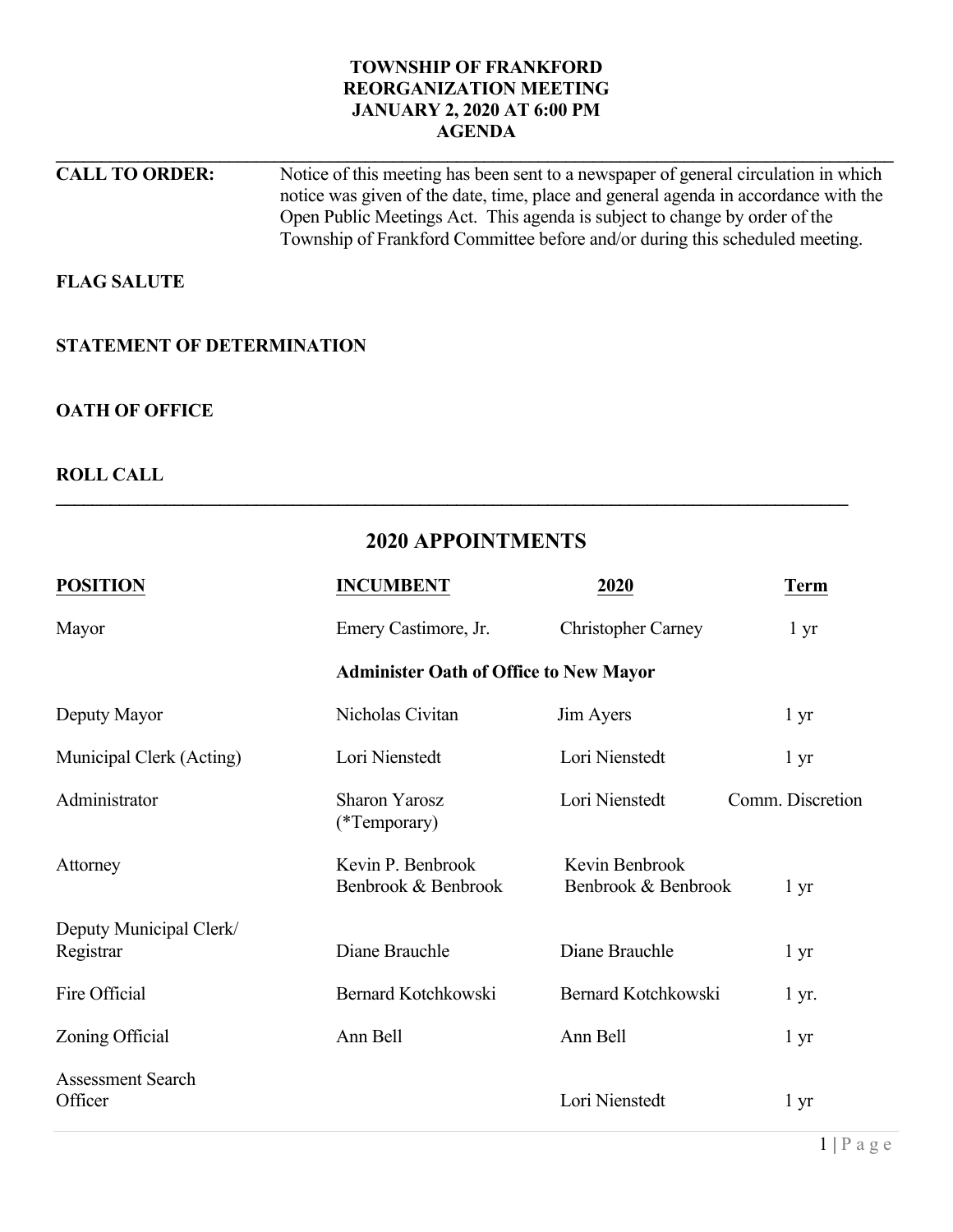| Tax Search Officer                                                                                          | <b>Stephen Lance</b>                          | <b>Steve Lance</b>                            | $1 \, yr$       |
|-------------------------------------------------------------------------------------------------------------|-----------------------------------------------|-----------------------------------------------|-----------------|
| Public Agency Compliance Officer                                                                            |                                               | Lori Nienstedt                                | 1 <sub>yr</sub> |
| Police Commissioner                                                                                         | Nicholas Civitan                              | Nick Civitan                                  | $1 \, yr$       |
| Dog Licensing Official                                                                                      | Diane Brauchle                                | Diane Brauchle                                | $1 \, yr$       |
| <b>Public Defender</b>                                                                                      | David H. Dumbroff                             | David H. Dumbroff                             | 1 <sub>yr</sub> |
| Sgt At Arms                                                                                                 | Jeffrey Willis                                | Jeffrey Willis                                | 1 <sub>yr</sub> |
| Sgt At Arms                                                                                                 | Terrence Snyder                               | Terence Snyder                                | $1 \mathrm{yr}$ |
| Prosecutor                                                                                                  | Peter Laemers                                 | Peter Laemers                                 | 1 <sub>yr</sub> |
| <b>Assistant Prosecutor</b>                                                                                 | Michael Hanifan, Sr.                          | Michael Hanifan, Sr.                          | $1 \, yr$       |
| Insurance Co.                                                                                               | SB One Insurance                              | SB One Insurance                              | 1 <sub>yr</sub> |
| Auditor                                                                                                     | Ferraioli, Wielkotz, Cerullo<br>& Cuva, PA    | Ferraioli, Wilkotz, Cerulla<br>& Cuva, PA     | 1 <sub>yr</sub> |
| Open Space Consultant                                                                                       | <b>Conservation Advising</b><br>Services, LLC | <b>Conservation Advising</b><br>Services, LLC | 1 <sub>yr</sub> |
| <b>Onsite Computer Network</b><br><b>Administration Support</b>                                             | <b>Prime Solutions</b>                        |                                               | 1 <sub>yr</sub> |
| Annual Server, Router, Tax System,<br>Fund Accounting System and<br><b>Email Administration and Support</b> | Municipal Software, Inc.                      | Municipal Software, Inc.                      | 1 yr            |
| Animal Impound Facility                                                                                     | Father John's Animal<br>House                 |                                               | 1 <sub>yr</sub> |
| Deer Pick-Up Services                                                                                       | Space Farms Zoo                               | Space Farms Zoo                               | 1 <sub>yr</sub> |
| <b>LAND USE BOARD:</b>                                                                                      |                                               |                                               |                 |
| Mayor - Class I                                                                                             | <b>Christopher Carney</b>                     | Nick Civitan                                  | 1 <sub>yr</sub> |
| Class II                                                                                                    | Ann Bell                                      | Ann Bell                                      | 1 <sub>yr</sub> |
| Class III                                                                                                   | Edwin Risdon, Jr.                             | Edwin Risdon                                  | 1 <sub>yr</sub> |
| Class IV                                                                                                    | Maria Albanese                                | Maria Alabanese                               | 4 yr            |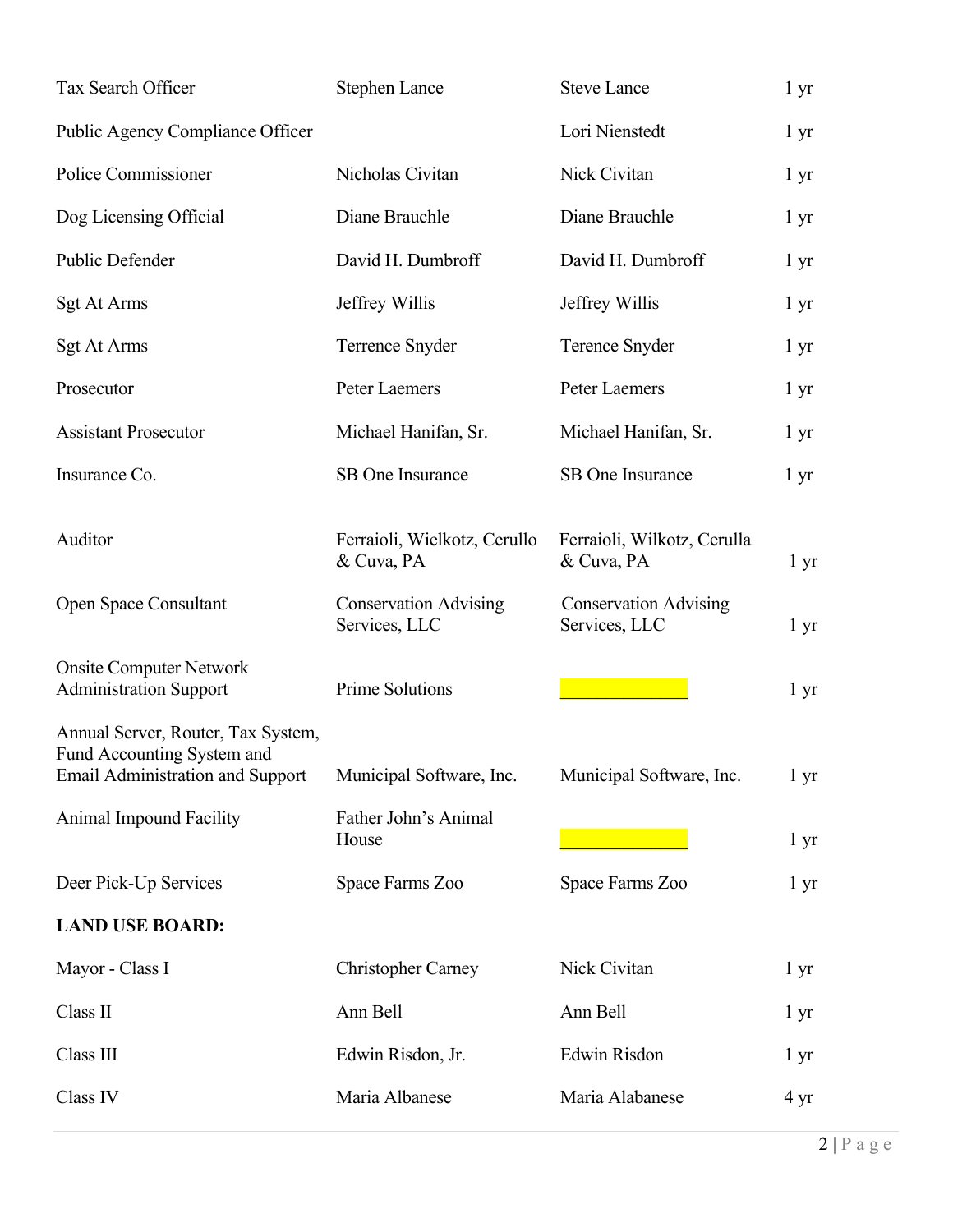| Class IV                      | William Hahn            | <b>Rich Wingle</b>      | $4 \text{ yr}$    |
|-------------------------------|-------------------------|-------------------------|-------------------|
| Alternate #1                  | Richard Wingle, Jr.     | Ty Kobis                | $2 \,\mathrm{yr}$ |
| Alternate #3                  | Ty Kobis                | Marcantonio Macri       | $2 \, yr$         |
| <b>OPEN SPACE COMMITTEE:</b>  |                         |                         |                   |
| <b>Land Use Board Member</b>  | Dana French             |                         | 1 <sub>yr</sub>   |
| Land Use Board Member         | R. Michael Dolan        |                         | $1 \, yr.$        |
| <b>Park Commission Member</b> | Vacant                  |                         | 1 <sub>yr</sub>   |
| Engineer                      | Harold E. Pellow        | Harold E. Pellow        | 1 <sub>yr</sub>   |
| Attorney                      | Kevin Benbrook          | Kevin Benbrook          | $1 \, yr$         |
| <b>PARK COMMISSION:</b>       |                         |                         |                   |
| Engineer                      | Corey Stoner            | Corey Stoner            | 1 <sub>yr</sub>   |
| Regular Member                | <b>Brad Szatkiewitz</b> | <b>Brad Szatkiewitz</b> | $2 \,\mathrm{yr}$ |
| Regular Member                | Derek Kennedy           | Derek Kennedy           | $2 \,\mathrm{yr}$ |
| Regular Member                | Geoff Dean              | Geoff Dean              | $2 \text{ yr}$    |
| Regular Member                | Harold Rowan III        | Mike Youseff            | $2 \,\mathrm{yr}$ |
| Regular Member                | Lauren Cardinale        | <b>Frank Cardinale</b>  | $2 \text{ yr}$    |
| Regular Member                | <b>Arthur Pierson</b>   | <b>Arthur Pierson</b>   | $2 \, yr$         |
| <b>ECONOMIC DEVELOPMENT:</b>  |                         |                         |                   |
| Regular Member                | <b>Brian Chrobock</b>   | <b>Brian Chrobock</b>   | $2 \, yr$         |
| Regular Member                | <b>Tommy Hatzinas</b>   | <b>Tommy Hatzinas</b>   | $2 \,\mathrm{yr}$ |
| Regular Member                | Robert Matacotta        | Robert Matacotta        | $2 \text{ yr}$    |
| Regular Member                | David Silverthorne      | David Silverthorne      | $2 \,\mathrm{yr}$ |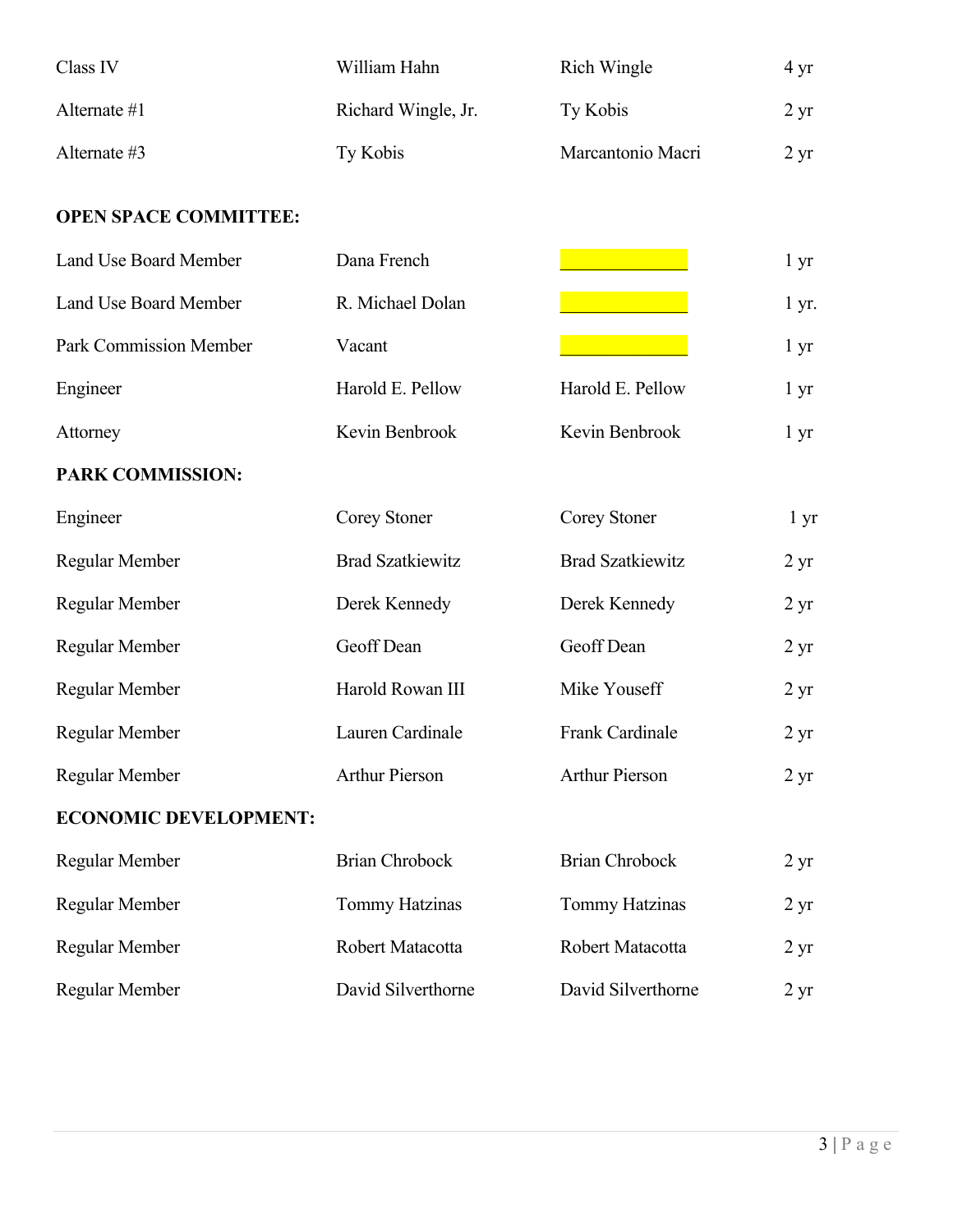## **COMMITTEE LIAISONS:**

| <b>State Planning Commission</b> | Emery Castimore, Jr.<br>James Ayers               |              | $1 \, yr$<br>1 yr                    |
|----------------------------------|---------------------------------------------------|--------------|--------------------------------------|
| SC Farm and Horse Show           | Edwin Ridson, Jr.<br>Nicolas Civitan              |              | $1 \, yr$<br>1 <sub>yr</sub>         |
| Municipal Office                 | James Ayers<br>Edwin Risdon, Jr.                  |              | $1 \, yr$<br>1 <sub>yr</sub>         |
| Municipal Court                  | Emery Castimore, Jr.<br>Edwin Risdon, Jr.         |              | $1 \, yr$<br>1 <sub>yr</sub>         |
| Road Department                  | Edwin Risdon, Jr.<br><b>Christopher Carney</b>    |              | $1 \, yr$<br>1 <sub>yr</sub>         |
| Park Commission                  | Nicholas Civitan<br><b>Christopher Carney</b>     |              | $1 \, yr$<br>$1 \, yr$               |
| Board of Health                  | Nicholas Civitan<br>Emery Castimore, Jr.          |              | $1 \, yr$<br>1 <sub>yr</sub>         |
| Economic Partnership             | James Ayers                                       |              | 1 <sub>yr</sub>                      |
| Willow Glen                      | Edwin Risdon, Jr.                                 |              | 1 yr                                 |
| Open Space Committee             | James Ayers<br>Edwin Risdon, Jr.                  |              | $1 \, yr$<br>1 yr                    |
| Municipal Drug Alliance          | Nicholas Civitan                                  |              | 1 <sub>yr</sub>                      |
| Economic Development Comm.       | Emery Castimore, Jr.<br><b>Christopher Carney</b> |              | $1 \,\mathrm{yr}$<br>1 yr            |
| Board of Education               | <b>Christopher Carney</b><br>Nicholas Civitan     |              | $1 \, yr$<br>1 <sub>yr</sub>         |
| <b>Volunteer Fire Department</b> | Nicholas Civitan<br>Emery Castimore, Jr.          |              | $1 \,\mathrm{yr}$<br>1 <sub>yr</sub> |
| <b>Blue Ridge Rescue Squad</b>   | Nicholas Civitan<br>James Ayers                   |              | $1 \, yr$<br>$1 \,\mathrm{yr}$       |
| <b>SWAC Representative</b>       | Diane M. Brauchle<br>(*Temporary)                 |              | $1 \, yr$                            |
| <b>PAC</b> Representative        | <b>Christopher Carney</b>                         | <b>TABLE</b> | $1 \, yr$                            |
| Grantwriting                     |                                                   |              | 1 <sub>yr</sub>                      |